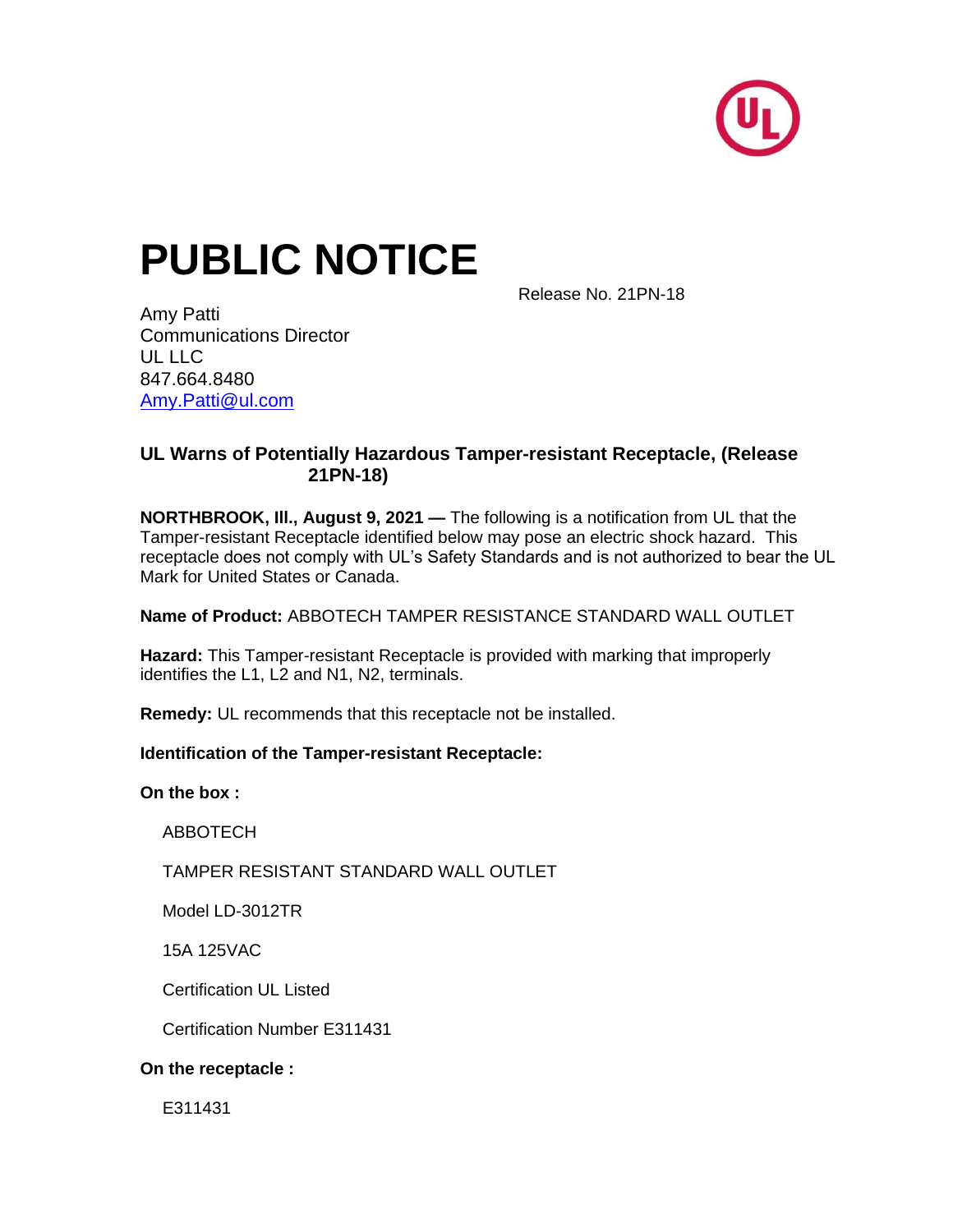125V 15A



**Photographs:**

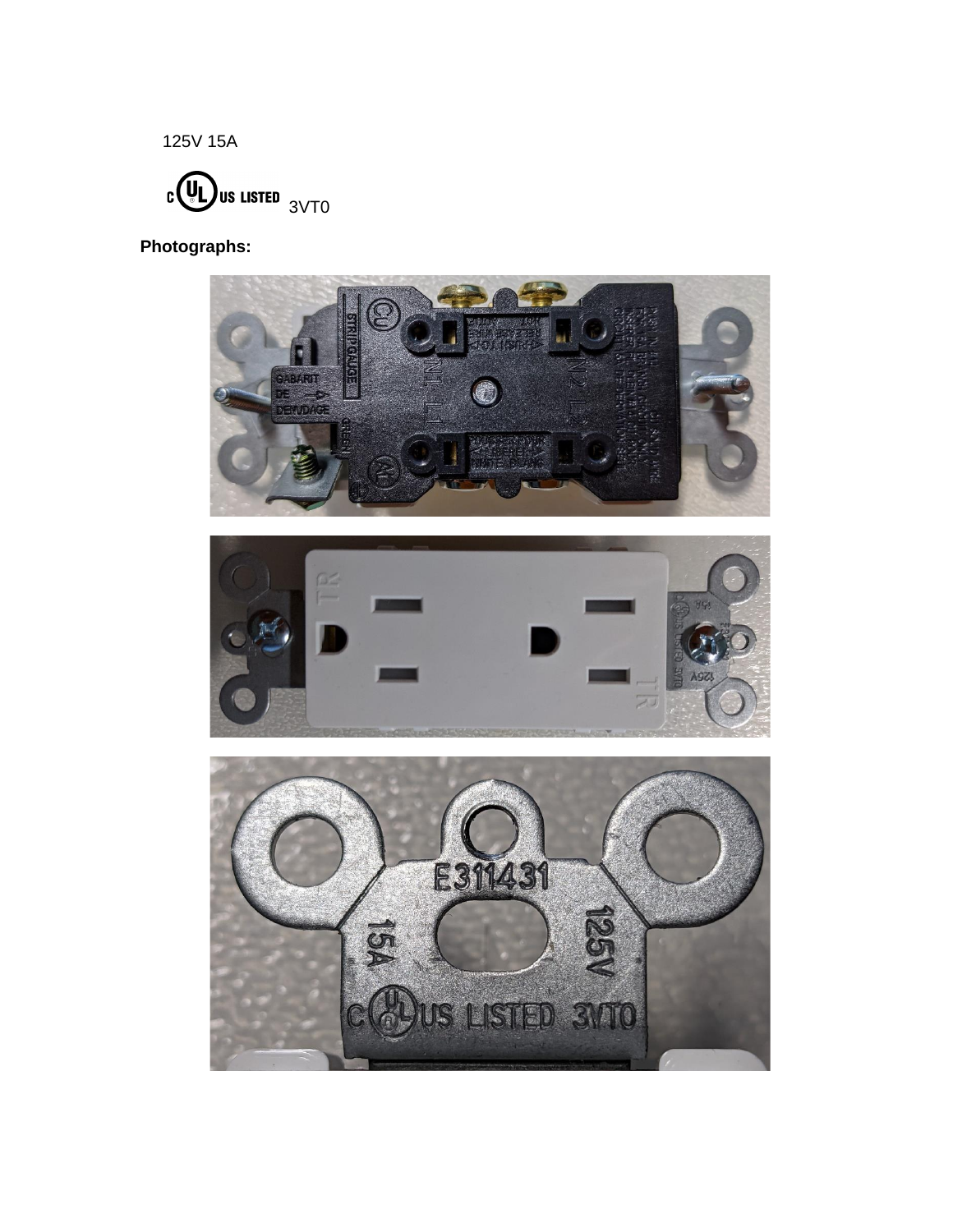